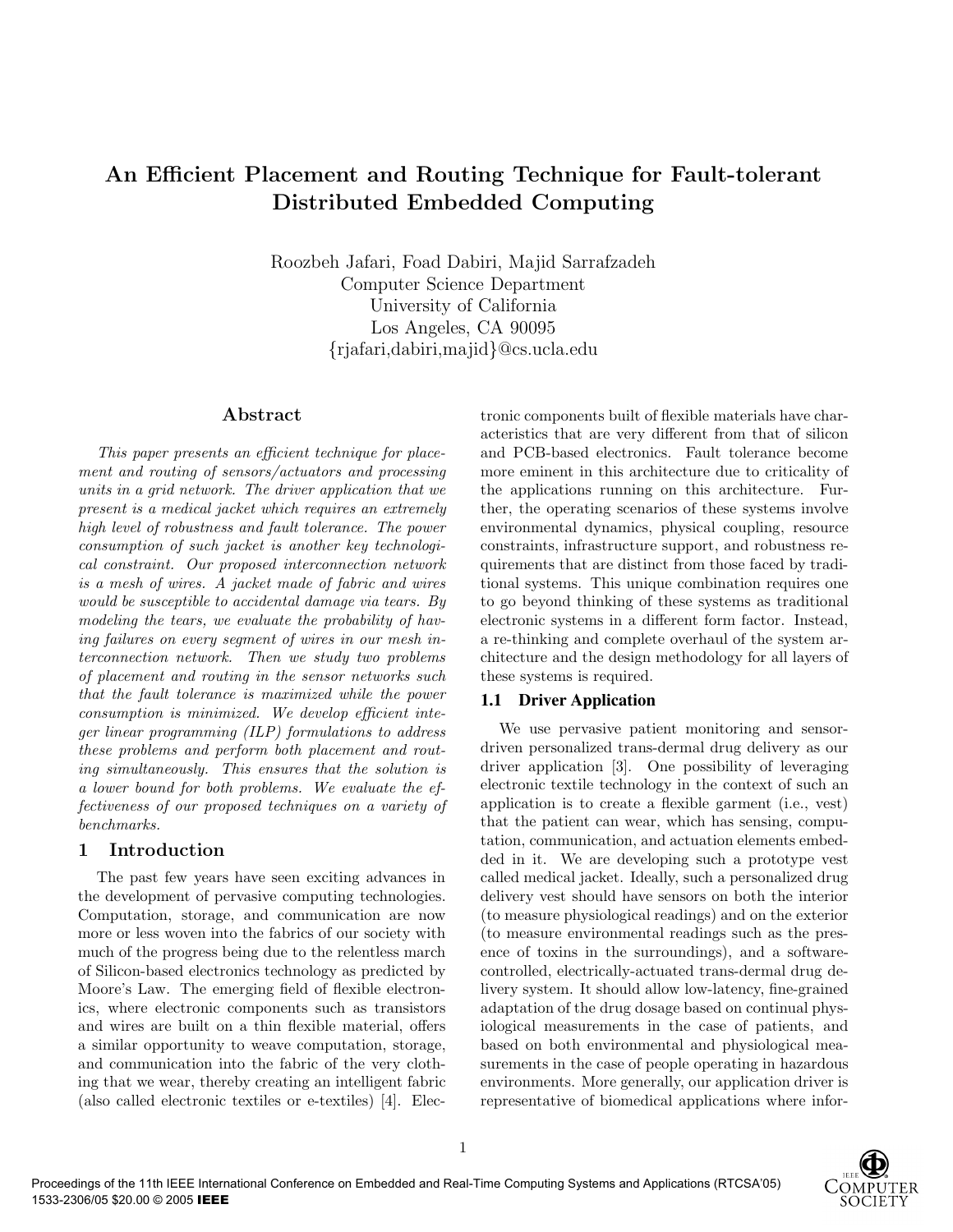mation technology is integrated into fabrics and textiles.

# **2 Related Work**

Placement and routing problems on a grid have been studied extensively in the field of VLSI CAD. There has been considerable research effort to solve these problems. Like most other VLSI layout problems, it is believed that placement and routing cannot be solved optimally in a reasonable amount time [8] [7]. Therefore, heuristic algorithms are used to obtain near-optimal solutions.

The main difference between our approach and other existing techniques is that we perform both placement and routing simultaneously. The solution that we find is also a lower bound for both problems. Our technique easily accommodates our requirements in terms of the instance size and the number of sensors, actuators and processing units to be placed and routed.

Message routing in large interconnection networks has received a great deal of attention in recent years in the field of parallel computing. To decrease the amount of time in transmitting data, second generation multicomputers adopt wormhole routing mechanism, e.g., Ametek 2010, nCUBE-2, Intel Paragon, J-machine, and iWARP [5]. Adaptive wormhole routing algorithms have been proposed for mesh, torus, and hypercube topologies. With wormhole routing, a message is divided into a sequence of fixed-size units of data, called 'flits'. The header it of a message contains all the information needed to decide the selection of next channel on the route. As the header flit advances, the remaining flits follow it in a pipeline fashion. When the header flit reaches a node that has no suitable output channel available, all of the flits in the message are blocked until the channel is freed. This form of routing technique makes the message transmission time almost independent of the distance between two nodes if the network is contention-free. A good survey paper on wormhole routing techniques can be found in [5]. The main difference between our approach and wormhole routing is that we employ the concept of circuit switching for communication while wormhole routing utilized packet switching technique. In our model, since we have continuous data collection from sensors, we employ the concept of circuit switching which provides dedicated communication line between nodes. Barrenechea et al. studied optimal routing algorithms for regular sensor networks, namely, square and torus grid sensor networks, in both, the static case (no node failures) and the dynamic case (node failures) [1]. Their model, however, utilizes packet switching approach.

Multihop routing in wireless networks with respect to power optimization and fault-tolerance have been studied extensively. Generally speaking, a node in a wireless network independently explores its surrounding region and establishes connections with other neighboring nodes that are within its transmission and reception range. Our model significantly differs since the interconnect network is not via wireless media. The wired interconnect networks reduces the environmental effects on the reliability of the network and greatly reduces the communication power consumption.

# **3 Preliminaries**

# **3.1 Interconnection Topology**

The interconnection medium for our proposed system is a mesh of wire segments. The mesh interconnection topology is a wire-frame that has a regular structure, each vertex being connected to exactly four other vertices. Mesh networks have several significant advantages. Each node has a dedicated communication link with every other node on the network and also has access to the full bandwidth available for that link. Nodes on buses must share the bandwidth available on the bus medium. Besides, in a mesh, multiple paths exist between devices. This brings a great robustness against faults. If a direct path between two nodes goes down, messages can be rerouted through other paths. Moreover, it has considerable scalability and can be easily manufactured. The manufacturing issues become more significant because in our system wires are integrated into the fabric and this can be easily achieved with the current fabric manufacturing technology. Furthermore, the mesh interconnection is highly regular which assists us in routing and placement of sensors and processing units.

In the remainder of the paper, we refer to mesh interconnection topology by terminology "grid". The interconnection topology is modeled as a grid graph illustrated in Figure 1. Each edge in the grid represent a wire or a communication link and each node represents a processing unit and a switch. Most nodes are connected to four edges. Switches are responsible for either connecting the processing units to any of the edges or establish the connections between edges. In this paper we focus on routing and placement of sensors and processing units. We emphasis on finding disjoint paths between every pair of communicating nodes because our communication medium is a mesh of wires and each wire cannot handle more than one communication at a time. In addition, we chose the wired interconnection medium due to high available bandwidth of wires and the requirements of our application (Electrocardiogram signals transmit at 115.2Kbps in our application).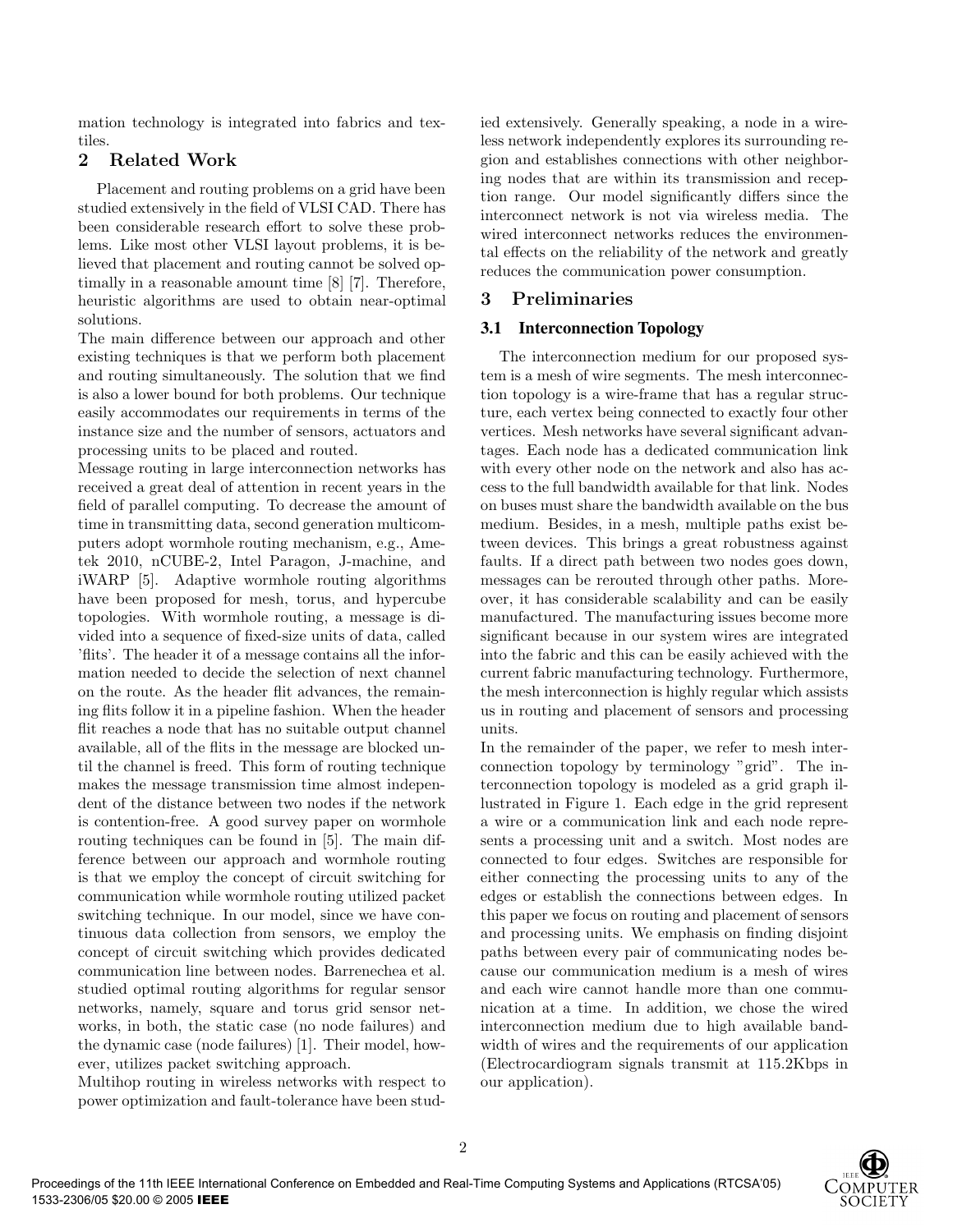

**Figure 1.** Interconnection Topology

#### **3.2 Switch Model**

Our proposed switch model is shown in Figure 2. Our switches are capable of connecting any terminals



**Figure 2.** Switch Model to any other terminals.

#### **3.3 Power Lifetime**

The mobility of our system requires the use of constrained power sources (i.e. batteries). Therefore, in the design of such system, power optimization is one of the major objectives. The amount of power resources available to the system determines the life time of the system which will be referred to as power lifetime  $(l_n)$ in this paper. As shown in the following equations, E indicates the remaining energy of the system power source while  $P_w$  represents the power consumption rate of each node in the grid which includes the power consumption of both the processing unit and the switch.

 $l_p$  = System power lifetime  $E =$  Energy remaining in the system power source  $P_w$  = power consumption of each active node

V is a set of all the nodes of the grid while  $R_v$  consists of the nodes chosen and utilized for routing. Moreover, the size of set  $R_v$  is denoted by n.

$$
V = \{v_i|v_i \text{ is a node in the grid}\}
$$
  

$$
R_v = \{v_i|v_i \in V \land v_i \text{ used in routing}\}
$$
  

$$
n = |R_v|
$$

Finally, we define the power lifetime of the system as follows:

$$
l_p = \frac{E}{P_w n} = \frac{1}{\lambda_p n} \text{ where } \lambda_p = \frac{P_w}{E} \tag{1}
$$

We also define  $\lambda_p$  which will be used in the ILP problem formulation of routing and placement.

#### **3.4 Power Consumption Model**

In our proposed architecture, it is crucial to minimize the power consumption since the system is battery-powered. The power consumption due to processing is rather constant as long as the processing units remain operational. We, however, can reduce the power consumption of inter-node communications. When a communication between a pair of nodes is established, a number of switches is utilized. The power consumption of the communication is proportional to the number of switches along the path considering that they must remain operational throughout the communication. The other important factor which is generally considered is the delay. However, in our system, the communications are established using circuit switching scheme. Therefore, the wire length of each path is rather small and delay concerns become a non-issue.

#### **3.5 Fault Lifetime**

As discussed in Section 3.1, our system is made of fabric which is susceptible to accidental damage via tears and punctures. Such faults may yield loss of a connection and therefore, may result in total system failure. Firefighters, policemen, soldiers, astronauts, athletes working in hazardous environments may experience more faults than others. We define  $\lambda_f$  as the rate of fault occurrence per unit time. We define  $E$  and  $R_e$  as set of edges in the grid and set of edges used in routing, respectively:

$$
E = \{e_i | e_i \text{ is an edge in the grid}\}
$$
  

$$
R_e = \{e_i | e_i \in E \land e_i \text{ used in routing}\}
$$

The set of edges not used in routing is defined by  $R'_e$ :

$$
R'_e = E - R_e
$$
  
= { $e_i$ | $e_i \in E \wedge e_i$  NOT used in routing}

When a fault occurs, probability of loosing a particular edge  $e_i$  is represented by  $P(e_i)$ .

$$
P(e_i) = \Pr\{e_i \text{ fails} | \text{a fault has occurred}\}\tag{2}
$$

Assuming that the routing is performed (i.e. the edges for inter-communication between nodes are selected), when a fault happens, the probability of having system failure due to link failures is depicted by  $P(e_R)$ .

$$
P(e_R) = \Pr{\text{an edge in } R_e \text{ fails} | \text{a fault has occurred}}\n= \sum_{e_i \in R_e} P(e_i) = \alpha
$$

Obviously, failures in  $e_i \in R'_e$  does not affect the system functionality since  $e_i \in R'_e$  is not utilized for

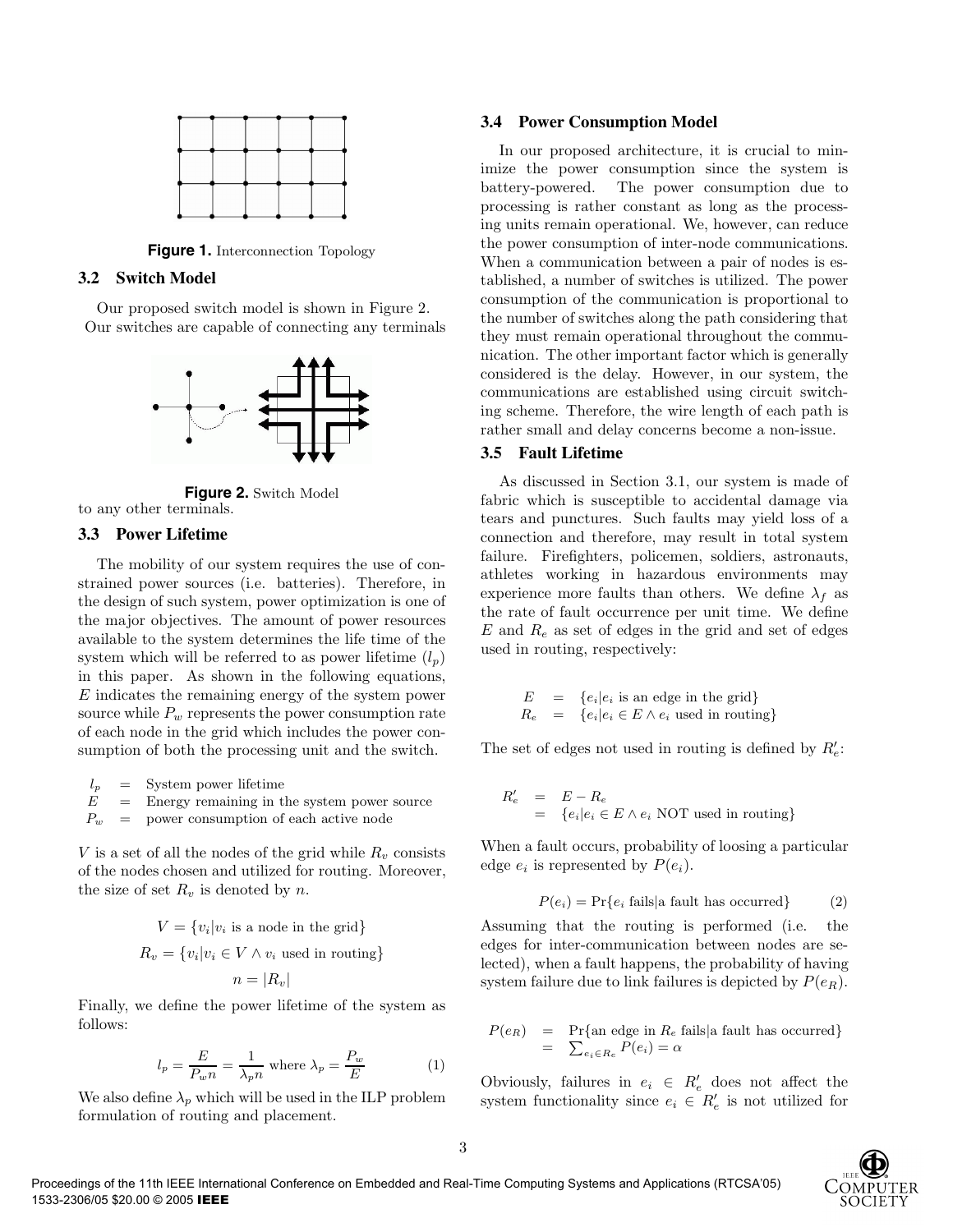routing. The probability of not having system failure when a fault occurs is shown with  $P(e_{R'})$ .

$$
P(e_{R'}) = 1 - P(e_R) = 1 - \alpha
$$

The expected fault lifetime of the system now can be defined in the following equation. The first term in the series indicates the probability of having system failure after the occurrence of the first fault. The second term denotes the probability of system failure with two faults while the first fault refrains the system intact. The same arguments hold for all the remaining terms.

$$
\overline{l_f} = \text{Expected lifetime of the system}
$$
\n
$$
= \frac{\alpha}{\lambda_f} + \frac{2(1-\alpha)\alpha}{\lambda_f} + \frac{3(1-\alpha)^2\alpha}{\lambda_f} + \cdots
$$
\n
$$
= \frac{1}{\alpha\lambda_f} \sum_{i=1}^{\infty} i(1-\alpha)^{i-1}
$$

The expected fault lifetime is shown by Equation 3 where  $\lambda_f$  and  $\alpha$  are the fault occurrence rate and probability of having system failure respectively.

$$
\overline{l_f} = \frac{\alpha}{\lambda_f (1 - (1 - \alpha))^2} = \frac{1}{\lambda_f \alpha} \tag{3}
$$

#### **3.6 Fault Model**

In this section we model 'tears' or 'cuts' that may occur to the fabric and yield loss of a connection in the network. For simplicity, we consider only monotone tears. In practice, this assumption is not far from reality because the results from tear and puncture analysis experiments on textile confirm that the nature of tears is usually monotone (WARP and WEFT tears) [9]. Various mechanical instruments are being used for these experiments such as Elmendorf (falling pendulum) [2] and COMPUTE (COMbined PUncture and TEar) [6] on cotton fabric. In addition, several standards have been implemented for tear analysis on textile such as PE-P-04640:1976 and PE-EN ISO 13937- 3:2002:1-4.

Unfortunately most reports published in this area only describe statistics about the strength/length of tears and not about their physical distribution throughout the fabric. Therefore, the following theoretical tear analysis was carried out with the assumptions based on the outcome of practical tear analysis experiments.

Each tear can be modeled as a path between two nodes in the dual graph of the grid as shown in Figure 3. The dual graph refers to the graph in which each region of the grid is presented with a node. Whenever two regions in the grid have an edge in common, there exists an edge between corresponding nodes in the dual graph. According to this model, the total



**Figure 3.** Representation of Tears in Dual Graph

number of different tears that may happen in the fabric is the total number of distinct paths in the dual graph. Therefore, the number of distinct tear occurrence on a wire segment in the grid is the same as the number of paths going through the corresponding edge in the dual graph. Consequently, we must count the number of paths which passes through each edge in the dual graph. To show how this is performed, initially, we present the following lemmas.

**Lemma 3.1** The number of distinct paths from node  $v_{11}$  to  $v_{nm}$  on a grid is:

$$
P(v_{11}, v_{nm}) = \begin{pmatrix} n+m-2 \\ m-1 \end{pmatrix}
$$
 (4)

**Proof:** Length of each path from  $v_{11}$  to  $v_{nm}$  is  $m + n - 1$  and each path can be represented with a string of length  $m + n - 2$  containing of right (R) and up (U) moves. Each string has exactly  $n-1$  (R)'s. The total number of distinct strings is shown in (4) which is equivalent to the number of paths.

Now, consider an edge  $w$  which connects nodes



**Figure 4.** Region Subdivisions for every Edge in Dual Graph

 $v_{ij}$  to  $v_{ij+1}$  as shown in Figure 4. Since we consider only monotone tears, the total number of paths which passes through w,  $T(w)$ , can be evaluated by (5):

$$
T(w) = R(I, v_{ij}) \times R(IV, v_{ij+1}) + R(III, v_{ij}) \times R(II, v_{ij+1})
$$
 (5)

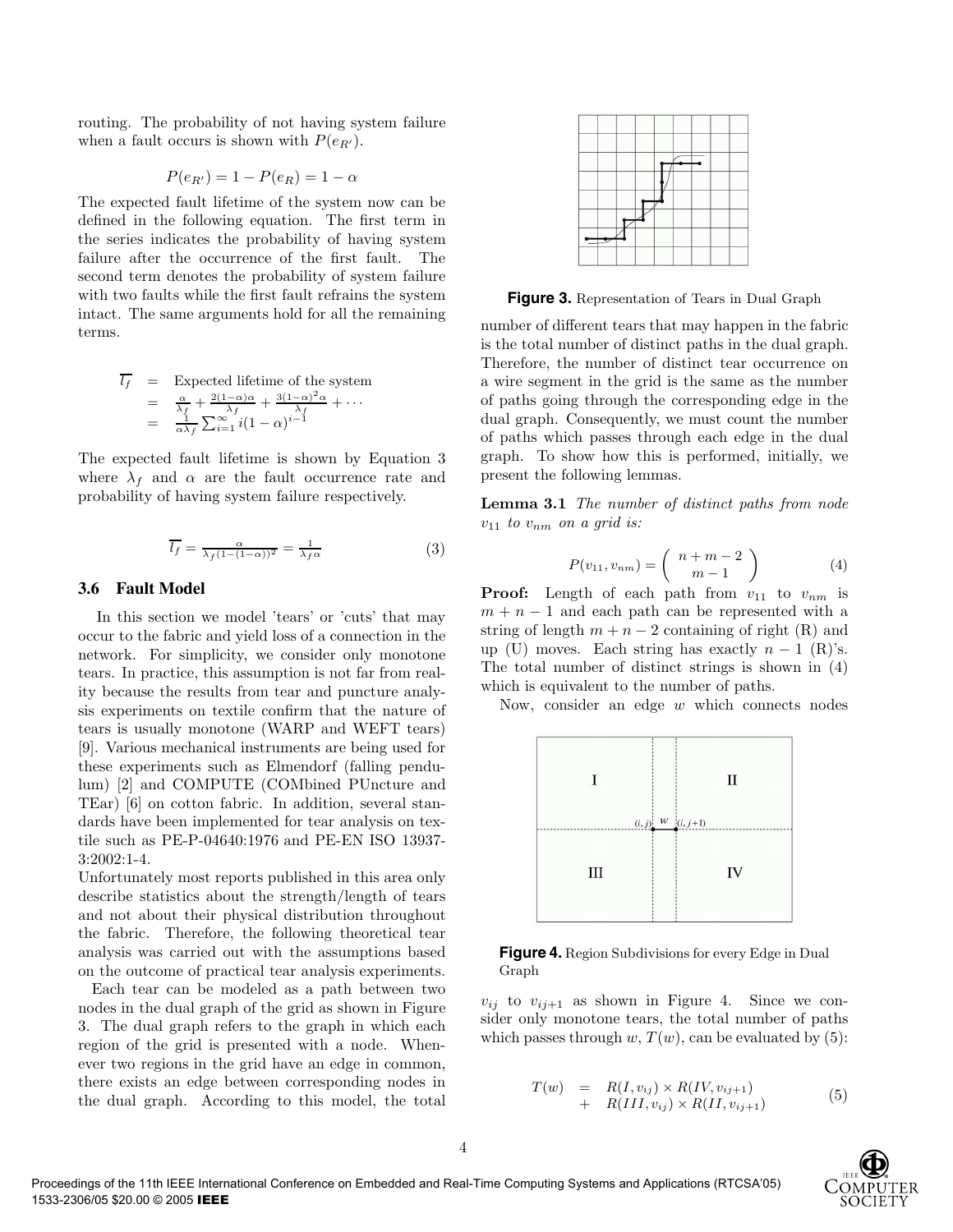$R(X, v_{ij})$  is the total number of paths connecting every node in rectangle X to node  $v_{ij}$ . Possible rectangles for  $X$  are shown in Figure 4. We have:

$$
R(I, v_{i,j}) = \sum_{s=1}^{i} \sum_{t=1}^{j} P(v_{st}, v_{ij})
$$

To find a closed form for  $R(I, v_{i,j})$  we observe that

$$
\sum_{s=1}^{j} P(v_{s1}, v_{ij}) = \sum_{s=1}^{j} \begin{pmatrix} j-1+i-s \\ j-1 \end{pmatrix}
$$

$$
= \begin{pmatrix} j+i-1 \\ j \end{pmatrix}
$$

This implies that the total number of paths originating from every node on the left border of rectangle I to  $v_{ij}$ is equal to  $P(v_{11}, v_{i,j+1})$ .

Finally we conclude that:

$$
R(I, v_{ij}) = \sum_{t=1}^{j} \left( \begin{array}{c} j+t-1 \\ t \end{array} \right) = \left( \begin{array}{c} i+j \\ j \end{array} \right) \qquad (6)
$$

Similar equations hold for  $R(IV, v_{ij+1}), R(III, v_{ij}),$  $R(II, v_{i,j+1})$ . Note that we only considered horizontal edges. The same argument is valid for vertical edges. We previously showed that each tear in the grid is represented by a path in the corresponding dual graph. Therefore, assuming that a tear occurs, the probability of loosing an edge in the grid is proportional to the number of distinct paths in the dual graph crossing that edge. (i.e.  $T(w)$ ). The probability of having failure in edge  $e_k$  is calculated as follows:

$$
Pr(e_k) = \frac{T(w)}{\sum T(w_i) \text{ (for } \forall e_i \in E)} \tag{7}
$$

In Equation 7, each  $w_i \in$  dual graph corresponds to  $e_i \in$  in the grid. Figure 5 illustrates the probability of failure of each edge in the grid when a tear occurs.

In the model we illustrated, our analysis show that some wires are more susceptible to failures. If the wires already utilized for communication fail, the system will fail. Furthermore, since the lifetime of the system is determined by the shortest lifetime of all wire segments selected for routing, we prefer to employ wires which are less susceptible to faults.

## **4 Problem Definition**

We introduced the terminologies power lifetime and fault lifetime as well as the tear analysis technique. The lifetime of our system is highly dependent on the remaining energy in the power source and the frequency of fault occurrence. Sometimes the system may fail due to lack of energy and in some cases, faults may parallelize the system. To increase the power lifetime, once we perform placement and routing,



**Figure 5.** Probability of Edge Failure in the Grid for all Possible Distinct Tears

we seek to minimize the total length of routing. To improve the fault lifetime, we attempt to use the edges which are less susceptible to faults. The overall lifetime of the system is dependent both on power and fault lifetime. Therefore, to maximize the overall lifetime of the system, we shall maximize the minimum of power and fault lifetimes.

$$
MAX(MIN(l_p, \overline{l_f})) \tag{8}
$$

However, the objective function in an ILP formulation may not contain both MAX and MIN as shown in (8). Therefore, we redefine the objective functions as illustrated in (9) and (10) and have the solver optimize both objectives individually in two different runs.

$$
MAX(l_p)
$$
\nwith constraint  $l_p > \overline{l_f}$ \n
$$
\tag{9}
$$

$$
MAX(\overline{l_f})
$$
  
with constraint  $\overline{l_f} > l_p$  (10)

The maximum value of (9) and (10) is the value of objective function (8). In Section 5 we specify in details how the objective functions are constructed.

### **5 Problem Formulation**

#### **5.1 Routing**

In both placement and routing problems, we assume that the interconnection network is a grid of size  $M \times N$ . The vertices correspond to processing units along with switches while the edges corresponds to the links between them. Each vertex and edge in the grid is assigned a variable. These variables specify if an edge and/or vertex is selected for routing and/or placement. Further details on how these variables are

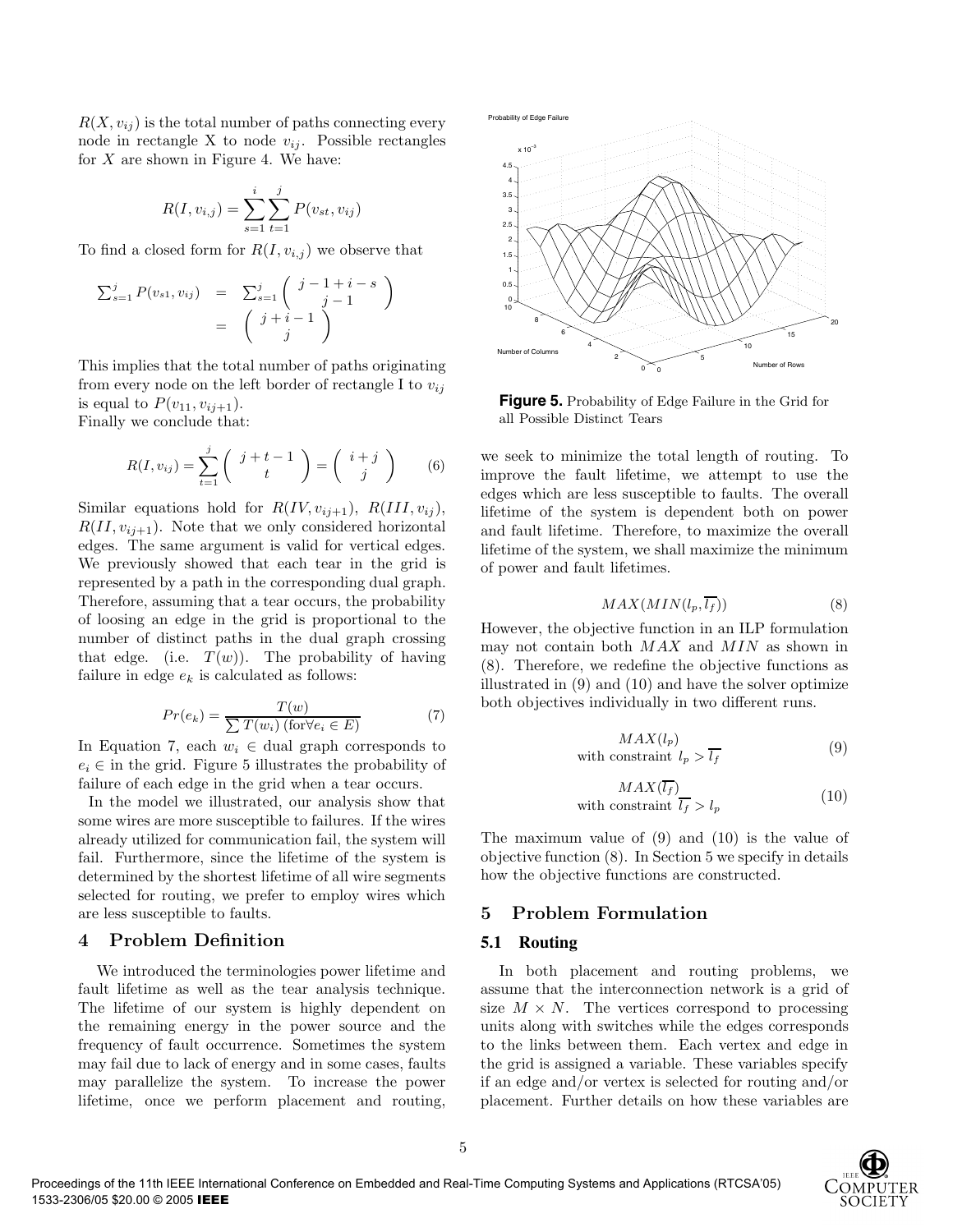used will be explained later. However, the accordance between the indices of variables and the position of vertices and/or edges are as follows:

Variable  $x_{pi}$  represent if node with coordinations i and  $j$  in the grid is chosen for the pth communication pair. As shown in Figure 6, variables  $y_{hij}$  and  $y_{vij}$ represents horizontal and vertical edges corresponding to node *ij* in the grid, respectively.



**Figure 6.** ILP Variables

**Problem:** Routing to Minimize the Power Consumption

**Instance:** Graph  $G(V, E)$  s.t. G is a grid, collection of disjoint vertex pairs  $(s_1, t_1), (s_2, t_2), ..., (s_l, t_k)$ **Question:** Find k mutually vertex-disjoint paths in G, connecting  $s_i$  to  $t_i$  for each  $i, 1 \leq i \leq k$  s.t. the total

length of paths is minimum.

In the ILP formulation we define variables  $x_{pij}$  where  $p = 1, ..., k.$   $x_p i j$  represents whether vertex  $v_{ij}$  is selected as a part of the path between  $(s_p, t_p)$ . We also define  $q_{pij}$  as follows:

$$
x_{pij} = \begin{cases} 1, & \text{if vertex } v_{ij} \text{ is selected for}\\ \text{communicating pair } (s_p, t_p) (11) \\ 0, & \text{otherwise.} \end{cases}
$$

$$
y_{(h/v)pij} = \begin{cases} 1, & \text{if edge } y_{(h/v)pij} \text{ is selected for}\\ \text{communicating pair } (s_p, t_p) (12) \\ 0, & \text{otherwise.} \end{cases}
$$

$$
q_{pij} = \begin{cases} 1, & \text{if vertex } v_{ij} = s_p \lor v_{ij} = t_p \\ 0, & \text{otherwise.} \end{cases}
$$

Using the above variables, we define the constraints  $(14)$ ,  $(15)$  and  $(16)$  for the ILP formulation.  $(14)$ ensures that a feasible path is found between  $s_n$  and  $t_p$  while (15) denotes that an each edge in the grid may not be used for more than one path. (16) enforces that the paths are vertex disjoint. To ensure that a path is feasible, we enforce the condition that exactly two neighboring edges of a vertex must be selected if the vertex is chosen for routing. In the case where the vertex is not chosen, none of the neighboring edges may be selected. This condition is slightly different for

the source and sink vertices of the path since exactly one neighboring edge must be selected for routing. This condition is expressed in (14).

Finally the objective function, represented in (17), attempts to minimize the power consumption or the number of nodes employed for routing. Subsequently, this would maximize the power lifetime.

$$
2x_{pij} - y_{phij-1} - y_{pvi-1j} - y_{phij} - y_{pvij} - q_{pi} = 0
$$
  
\n
$$
1 \le p \le k
$$
  
\n
$$
1 \le i \le M
$$
  
\n
$$
1 \le j \le N
$$
\n(14)

$$
\sum_{p=1}^{k} y_{p(h/v)ij} \le 1
$$
 (15)

$$
\sum_{p=1}^{k} x_{pij} \le 1\tag{16}
$$

$$
MIN(\sum_{p=1}^{k} \sum_{i=1}^{m} \sum_{j=1}^{n} x_{pij})
$$
\n(17)

**Problem:** Routing to Maximize the Fault Tolerance **Instance:** Graph  $G(V, E)$  s.t. G is a grid, fault occurrence weights on edges of G, collection of disjoint vertex pairs  $(s_1, t_1), (s_2, t_2), ..., (s_l, t_k)$ 

**Question:** Find k mutually vertex-disjoint paths in G, connecting  $s_i$  to  $t_i$  for each  $i, 1 \leq i \leq k$  s.t. (18) is minimum.

Tear analysis described in Section 3.6 generates probability of having failures in every edge of the grid once a tear occurs. This information helps us to improve the fault tolerance of the system. As opposed to the previous problem, the objective function is to pick edges for routing such that the probability of fault occurrence in the selected edges is minimized. Therefore, the constraints (14), (15) and (16) still hold while the objective function (17) changes according to the new requirements.

$$
MIN(\sum_{p=1}^{k} \sum_{i=1}^{m} \sum_{j=1}^{n} P(e_{hij}) y_{hpij} + P(e_{vij}) y_{vpij}) \qquad (18)
$$

**Problem:** Routing to Maximize the Fault Tolerance and Minimize the Power Consumption

**Instance:** Graph  $G(V, E)$  s.t. G is a grid, fault occurrence weights on edges of G, collection of disjoint vertex pairs  $(s_1, t_1), (s_2, t_2), ..., (s_l, t_k)$ 

**Question:** Find k mutually vertex-disjoint paths in G, connecting  $s_i$  to  $t_i$  for each  $i, 1 \leq i \leq k$  s.t. (19) and/or (20) is minimum.

The first problem that we discussed earlier in Section

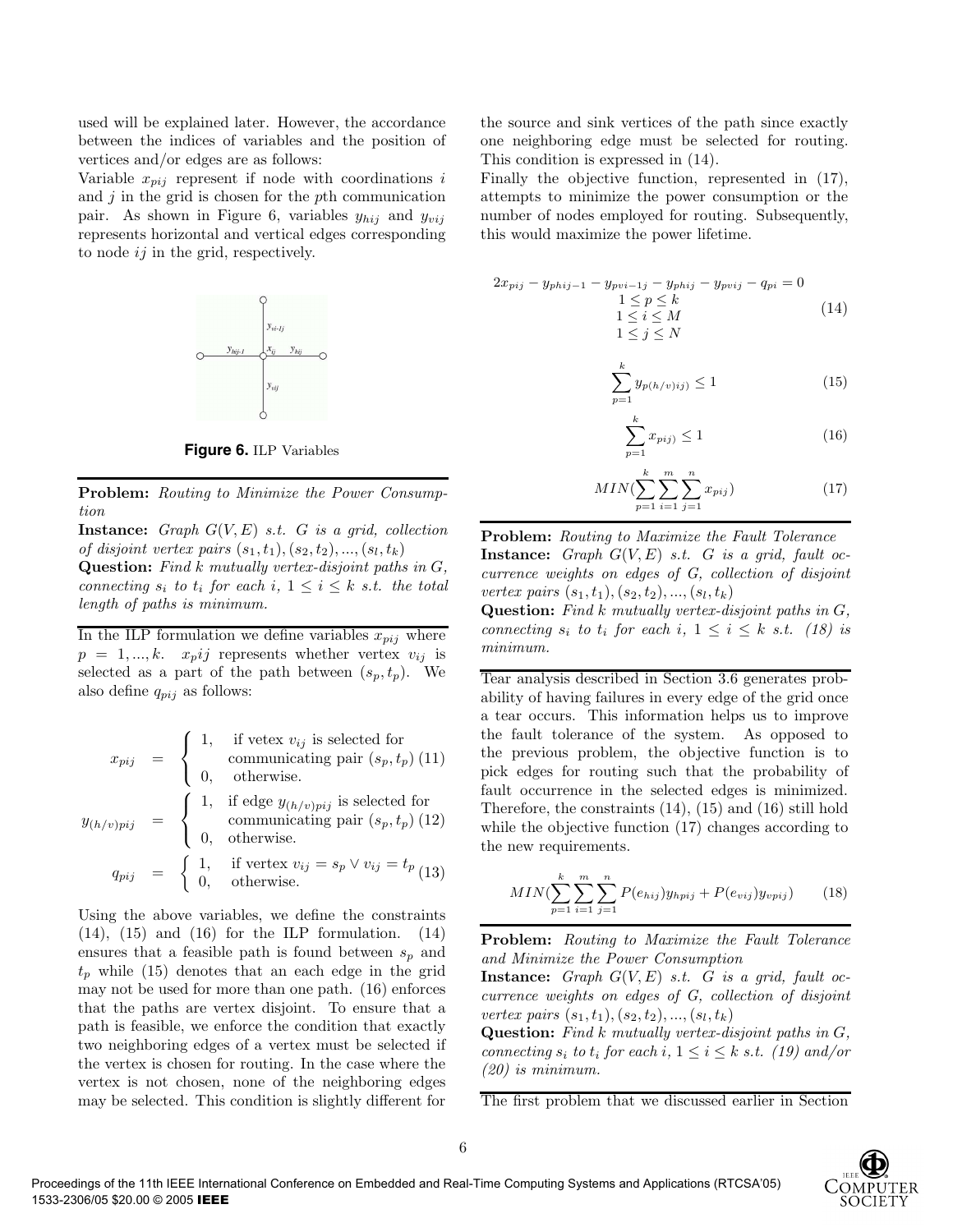5.1 addresses the issue of power optimization. It attempts to minimize the total number of nodes selected for routing. Since selecting each node in the grid requires activation of a switch and a processing unit, therefore the objective function minimizes the power consumption of the network. The previous problem, however, denotes how we can improve the fault tolerance of our interconnection medium through using edges which are less exposed to faults. Now we present a new problem formulation which addresses both power optimization and fault tolerance issues simultaneously. The constraints  $(14)$ ,  $(15)$  and  $(16)$ are still valid, however, the objective functions (19) and (20) determine the lower bound for the lifetime of our system as described in Section 4.

$$
MIN(\sum_{p=1}^{k} \sum_{i=1}^{m} \sum_{j=1}^{n} x_{pij})
$$
  
with respect to  

$$
\sum_{p=1}^{k} \sum_{i=1}^{m} \sum_{i=1}^{n} \sum_{j=1}^{n} x_{pij} >
$$

$$
\sum_{p=1}^{k} \sum_{i=1}^{m} \sum_{j=1}^{n} P(e_{hij}) y_{hpij} + P(e_{vij}) y_{vpij}
$$
(19)

$$
MIN(\sum_{p=1}^{k} \sum_{i=1}^{m} \sum_{j=1}^{n} P(e_{hij}) y_{hpij} + P(e_{vij}) y_{vpij})
$$
  
with respect to  

$$
\sum_{p=1}^{k} \sum_{i=1}^{m} \sum_{j=1}^{n} P(e_{hij}) y_{hpij} + P(e_{vij}) y_{vpij} > (20)
$$

$$
\sum_{p=1}^{k} \sum_{i=1}^{n} \sum_{j=1}^{n} x_{pij}
$$

The next problem that we present is an extension to the previous problem where each edge in the grid carries more than one wire. We define the channel capacity for each edge in the grid and assume that each edge contains c wires. Thus, at most c disjoint paths may use one edge simultaneously.

**Problem:** Routing to Maximize the Fault Tolerance and Minimize the Power Consumption

**Instance:** Graph  $G(V, E)$  s.t. G is a grid, fault occurrence weights on edges of G, collection of disjoint vertex pairs  $(s_1, t_1), (s_2, t_2), ..., (s_l, t_k)$ 

**Question:** Find k mutually vertex-disjoint paths in G, connecting  $s_i$  to  $t_i$  for each  $i, 1 \leq i \leq k$  s.t. each edge in E is not associated with more than c paths and  $(19)$ and/or (20) is minimum.

With our new assumption, constraint (14) is still effective while (21) and (22) are enforced as well. The objective function remains the same as (19) and (20).

$$
\sum_{p=1}^{k} y_{p(h/v)ij} \le c \tag{21}
$$

$$
\sum_{p=1}^{k} x_{pij} \le c \tag{22}
$$

The last ILP formulation for routing is for the case where a processing unit is connected to multiple sensors. This case happens where multiple sensors communicate with a single processing unit simultaneously and efficiently.

**Problem:** Routing to Maximize the Fault Tolerance and Minimize the Power Consumption

**Instance:** Graph  $G(V, E)$  s.t. G is a grid, fault occurrence weights on edges of G, collection of disjoint tuples  $(S_1, t_1), (S_2, t_2), ..., (S_k, t_k)$ 

**Question:** Find k mutually vertex-disjoint paths in G, connecting all  $s_i \in S_i$  to  $t_i$  for each  $i, 1 \leq i \leq k$  s.t. each edge in E is not associated with more than c paths and  $(19)$  and/or  $(20)$  is minimum.

Constraints  $(15)$ ,  $(16)$  and  $(21)$  still hold. Only constraint (14) is modified and redefined in (23).  $|S_p|$  is the cardinality (i.e. the number of members) of  $S_p$ .

$$
|S_p|x_{pij} - y_{phij-1} - y_{pvi-1j} - y_{phij} - y_{pvij} - q_{pi} = 0
$$
  
\n
$$
1 \le p \le k
$$
  
\n
$$
1 \le i \le M
$$
  
\n
$$
1 \le j \le N
$$
\n(23)

#### **5.2 Placement**

Traditional placement and routing problems in VLSI CAD are considered as two separate problems. In this section, we present an ILP formulation where we solve both placement and routing of our sensor network simultaneously. In most cases, the medical application itself derives the location of sensors. However, in some applications, the flexibility of placing sensors within a specific range may be bestowed. This can be easily accommodated by our proposed ILP technique and the optimal location of sensor to minimize our objective function will be found. For instance, a temperature sensor may be required to be placed on chest, but its exact location is not given. In this case, our technique attempts to optimize its location too.

**Problem:** Placement and Routing to Maximize the Fault Tolerance and Minimize the Power Consumption **Instance:** Graph  $G(V, E)$  s.t. G is a grid, fault occurrence weights on edges of G, collection of disjoint vertex set  $(S_1, S'_1), (S_2, S'_2), ..., (S_k, S'_k)$  s.t.  $s_i \in S_i \subseteq V$  and  $t_i \in S'_i \subseteq V$ ,  $S_i$  and  $S'_i$  are set of nodes which can potentially be source or sink of a path.

**Question:** Find k mutually vertex-disjoint paths in G, connecting  $s_i$  to  $t_i$  for every  $i, 1 \leq i \leq k$  s.t. (19) and/or  $(20)$  is minimum.

In this problem, the nodes which are candidates to be either source or sink of the paths are given in

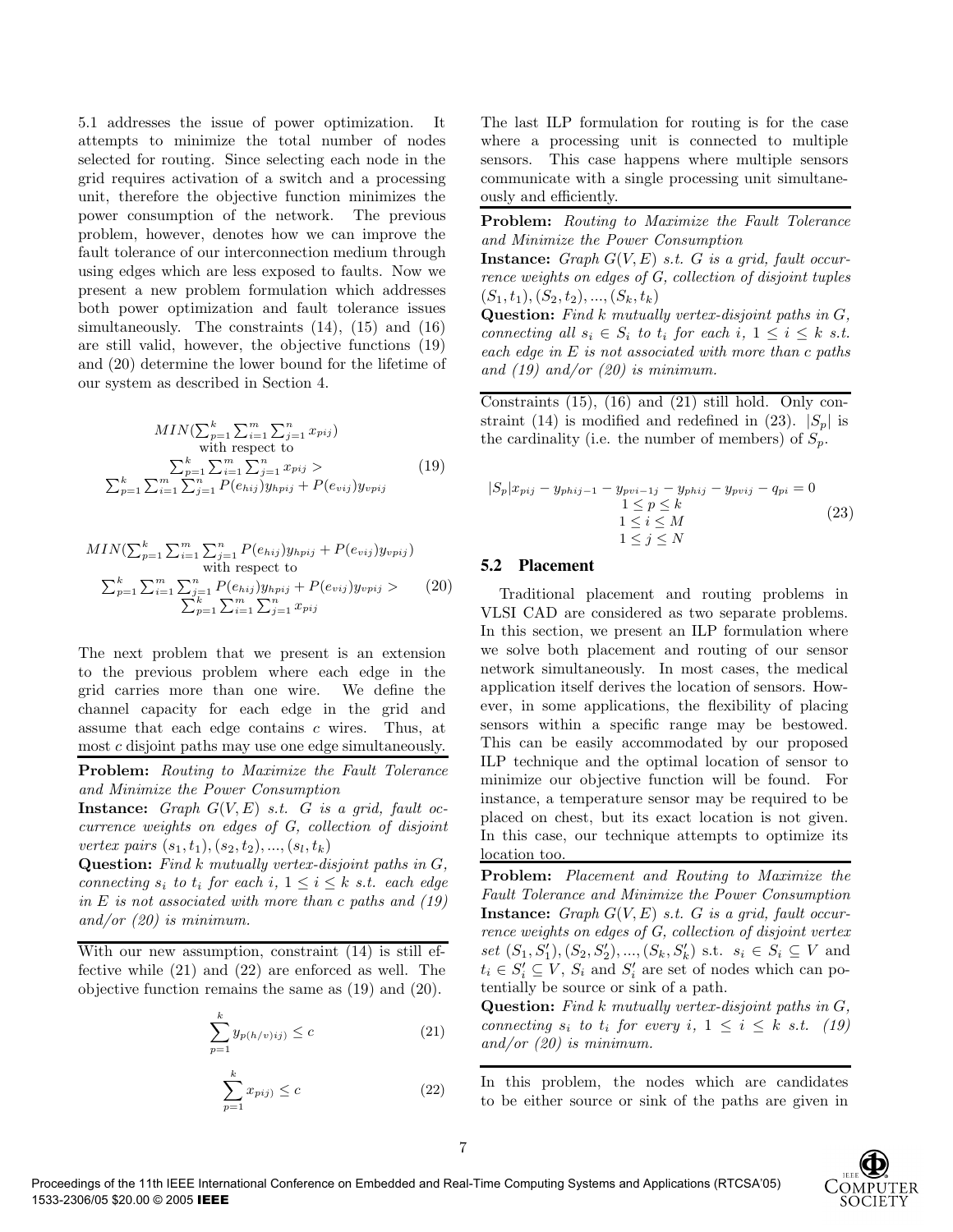sets  $S_i$ 's and  $S_i$ 's. For each tuple  $(S_i, S'i)$ , however, exactly one node from  $S_i$  and one node from  $S_i'$  will be selected. In the case where the position of a node is fixed (i.e. the node must be placed at a specific position), the set  $S_i$  or  $S'_i$  may have only one member. To solve this problem, our ILP formulation is modified and we define two sets of new variables for each communication pair.

$$
\sum_{s_{pij} \in S_p} s_{pij} = 1
$$
\n
$$
1 \le p \le k
$$
\n
$$
1 \le i \le M
$$
\n
$$
1 \le j \le N
$$
\n(24)

$$
\sum_{\substack{s'_{pij} \in S'_p \\ 1 \le p \le k \\ 1 \le i \le M}} s'_{pij} = 1
$$
\n
$$
1 \le p \le k
$$
\n
$$
1 \le j \le N
$$
\n(25)

$$
2x_{pij} - y_{phij-1} - y_{pvi-1j} - y_{phij} - y_{pvij} - s_{pij} - s'_{pij} = 0
$$
  

$$
1 \le p \le k
$$
  

$$
1 \le i \le M
$$
  

$$
1 \le j \le N
$$

The constraints (24) and (25) enforce that only one node from sets  $S_i$  or  $S'_i$  is selected as a source or a sink of a path. Constraint  $(26)$  is modified from  $(14)$  to ensure that a feasible path for every communication pair is found. Constraint (15), (16) and objective functions (19) and (20) still hold for this problem.

We can apply all the variations of routing problems described in Section 5.1 to the placement and routing formulations.

### **6 Experimental Analysis**

In this Section, we present the simulation results on fault/power lifetime optimization on various benchmarks. We used the CPLEX solver on a 400MHz Sun Ultra-10 machine and allowed the maximal runtime to be 30 minutes. Various benchmarks are generated for the experimental analysis. The size of benchmarks varies from  $5 \times 5$  to  $11 \times 11$ . The number of communication pairs are altered as well. The communication pairs are placed across the grid randomly for each instance size. The power consumption of the processing units is assumed to be  $P_w = 24mW$  (Berkeley mica2dots power supply voltage  $\cong$  3V). We also assume that the system is equipped with ten  $1.5V$ ,  $2000mAh$  AA batteries. Hence,  $\lambda_p = 0.0008h^{-1}$ . Fault occurrence rate,  $\lambda_f$ , picks the values of  $1/24h^{-1}$ ,  $1/30h^{-1}$  and  $1/36h^{-1}$ .  $\lambda_f = 1/24h^{-1}$  implies that on average, a random tear occurs in every 24 hours.

Table 1 illustrates the simulation results for a  $5 \times 5$ grid with 8 communication pairs. The first and the

|                           | Fault Lifetime (hours) | Power Lifetime (hours) |
|---------------------------|------------------------|------------------------|
| $\lambda_f = 1/24 h^{-1}$ | N/A                    | 64.38                  |
| $\lambda_f = 1/30 h^{-1}$ | 56.25                  | 55.30                  |
| $\lambda_f = 1/36 h^{-1}$ | 51.35                  | N/A                    |

**Table 1.** Power/Fault Lifetime Comparison in 5x5 Grid

|                           | Fault Lifetime (hours) | Power Lifetime (hours) |
|---------------------------|------------------------|------------------------|
| $\lambda_f = 1/24 h^{-1}$ | N/A                    | 40.11                  |
| $\lambda_f = 1/30 h^{-1}$ | 33.71                  | 33.15                  |
| $\lambda_f = 1/36 h^{-1}$ | 31.74                  | N / A                  |

**Table 2.** Power/Fault Lifetime Comparison in 7x7 Grid

(26) the fault lifetime is optimized to achieve the best resecond columns present the values of objective function (20) and (19), respectively. As shown in the Table 1, for small values of  $\lambda_f$  (i.e. = 1/24), the routing must be performed with most emphasis on power lifetime optimization while for larger  $\lambda_f$ 's, (i.e. = 1/36), sults. For  $\lambda_f = 1/30h^{-1}$ , both fault and power objective functions yields approximately similar lifetimes. Table 2 exhibits similar simulation results for a  $7 \times 7$ grid. Figure 7 represents fault/power lifetime ratio for a  $7 \times 7$  grid. In this set of experiments, the location of source and sink nodes in each communication pair was selected randomly across the grid such that the rectilinear distance between source and sink nodes is not greater than  $l_{max}$  where  $1 \leq l_{max} \leq 7$ . Both the number of communication pairs and  $l_{max}$  are varied. Each plot in Figure 7 corresponds to a specific  $l_{max}$ . For each data-point, 20 benchmarks were generated and the average ratio of all 20 benchmarks is shown in the diagram. Overall, 1540 benchmarks were generated for  $\lambda_f = 1/30h^{-1}$ . Ratio greater than 1 indicates that the system is more sensitive to faults and most probably dies due to the faults while ratio less than 1 implies that most likely the system becomes paralyzed due to the power outage. According to Figure 7, the fault/power lifetime ratio drops to zero for large number of communication pairs distributed randomly with  $l_{max} \geq 3$ . Hence, more efforts must be spent on power lifetime optimization of such benchmarks while in less congested networks, fault lifetime gains more importance.

Figure 8 presents lower bounds for both power and fault lifetime of system. Each data-point again reflects the average of lifetime acquired from 20 benchmarks. In each benchmark, the source and the sink of communication pairs are placed with uniform distribution across the grid where  $l_{max}$  = instance size. As illustrated in the diagram, the solver was unable to find a